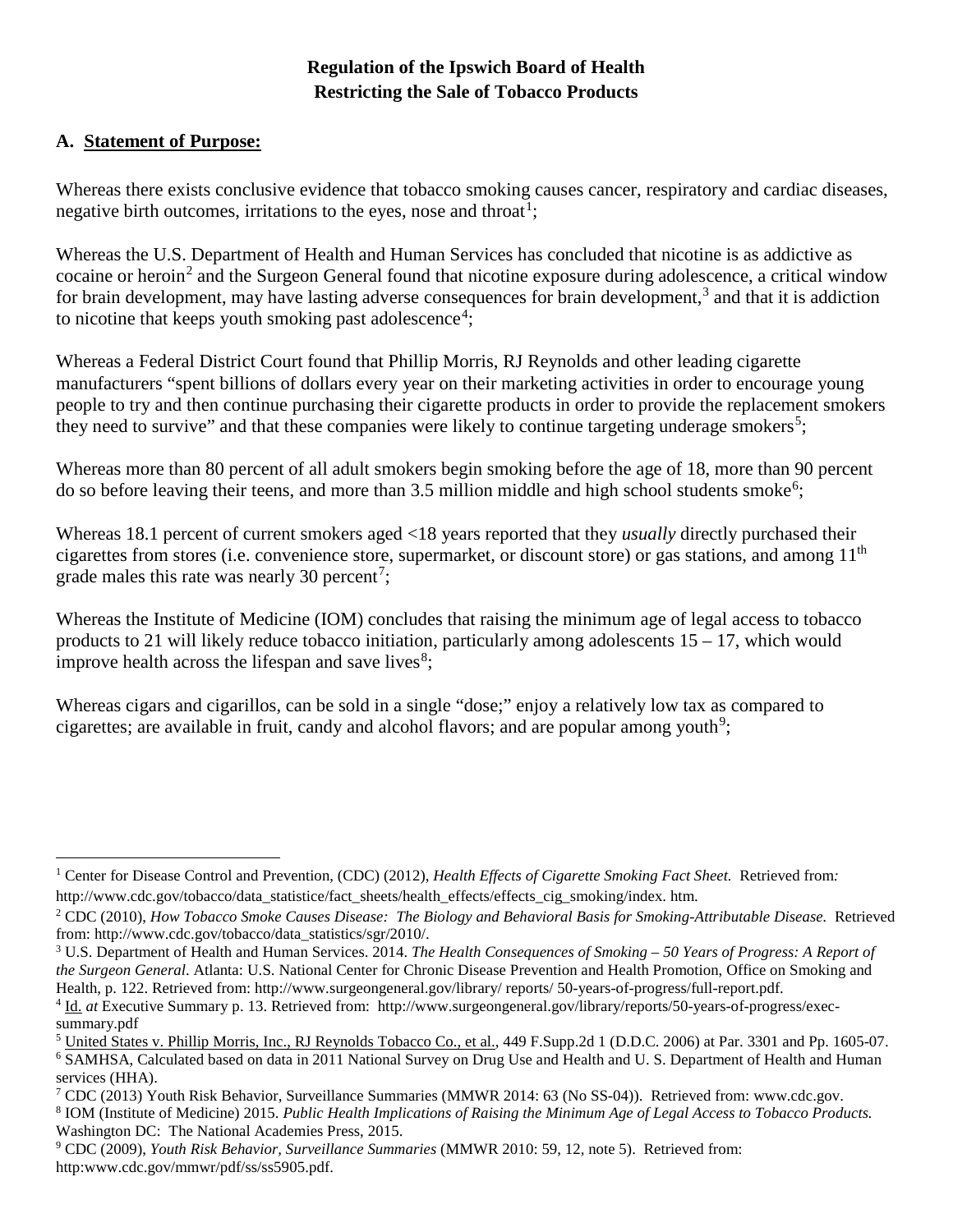Whereas research shows that increased cigar prices significantly decreased the probability of male adolescent cigar use and a 10% increase in cigar prices would reduce use by  $3.4\%$ <sup>10</sup>;

Whereas 59% of high school smokers in Massachusetts have tried flavored cigarettes or flavored cigars and 25.6% of them are current flavored tobacco product users; 95.1 % of 12 – 17 year olds who smoked cigars reported smoking cigar brands that were flavored<sup>[11](#page-1-1)</sup>;

Whereas the Surgeon General found that exposure to tobacco marketing in stores and price discounting increase youth smoking<sup>[12](#page-1-2)</sup>;

Whereas the federal Family Smoking Prevention and Tobacco Control Act (FSPTCA), enacted in 2009, prohibited candy- and fruit-flavored cigarettes,<sup>[13](#page-1-3)</sup> largely because these flavored products were marketed to youth and young adults,<sup>[14](#page-1-4)</sup> and younger smokers were more likely to have tried these products than older smokers<sup>15</sup>, neither federal nor Massachusetts laws restrict sales of flavored non-cigarette tobacco products, such as cigars, cigarillos, smokeless tobacco, hookah tobacco, and electronic devices and the nicotine solutions used in these devices;

Whereas the U.S. Food and Drug Administration and the U.S. Surgeon General have stated that flavored tobacco products are considered to be "starter" products that help establish smoking habits that can lead to long-term addiction<sup>[16](#page-1-6)</sup>:

Whereas the U.S. Surgeon General recognized in his 2014 report that a complementary strategy to assist in eradicating tobacco-related death and disease is for local governments to ban categories of products from retail sale $^{17}$  $^{17}$  $^{17}$ :

 $\overline{a}$ 

<span id="page-1-0"></span><sup>10</sup> Ringel, J., Wasserman, J., & Andreyeva, T. (2005) *Effects of Public Policy on Adolescents' Cigar Use: Evidence from the National Youth Tobacco Survey.* American Journal of Public Health, 95(6), 995-998, doi: 10.2105/AJPH.2003.030411 and cited in *Cigar, Cigarillo and Little Cigar Use among Canadian Youth: Are We Underestimating the Magnitude of this Problem?,* J. Prim. P. 2011, Aug: 32(3-4):161-70. Retrieved from: www.nebi.nim.gov/pubmed/21809109.

<span id="page-1-1"></span><sup>&</sup>lt;sup>11</sup> Massachusetts Department of Public Health, 2015 Massachusetts Youth Health Survey (MYHS); Delneve CD et al., Tob Control, March 2014: Preference for flavored cigar brands among youth, young adults and adults in the USA.

<span id="page-1-2"></span><sup>12</sup> U.S. Department of Health and Human Services. 2012. *Preventing Tobacco Use Among Youth and Young Adults: A Report of the Surgeon General*. Atlanta: U.S. National Center for Chronic Disease Prevention and Health Promotion, Office on Smoking and Health, p. 508-530, *[www.surgeongeneral.gov/library/reports/preventing-youth-tobacco-use/full-report.pdf](http://www.surgeongeneral.gov/library/reports/preventing-youth-tobacco-use/full-report.pdf)*. <sup>13</sup> 21 U.S.C. § 387g.

<span id="page-1-4"></span><span id="page-1-3"></span><sup>&</sup>lt;sup>14</sup> Carpenter CM, Wayne GF, Pauly JL, et al. 2005. "New Cigarette Brands with Flavors that Appeal to Youth: Tobacco Marketing Strategies." *Health Affairs*. 24(6): 1601–1610; Lewis M and Wackowski O. 2006. "Dealing with an Innovative Industry: A Look at Flavored Cigarettes Promoted by Mainstream Brands." *American Journal of Public Health*. 96(2): 244–251; Connolly GN. 2004. "Sweet and Spicy Flavours: New Brands for Minorities and Youth." *Tobacco Control*. 13(3): 211–212; U.S. Department of Health and Human Services. 2012. *Preventing Tobacco Use Among Youth and Young Adults: A Report of the Surgeon General*. Atlanta: U.S. National Center for Chronic Disease Prevention and Health Promotion, Office on Smoking and Health, p. 537, *[www.surgeongeneral.gov/library/reports/preventing-youth-tobacco-use/full-report.pdf](http://www.surgeongeneral.gov/library/reports/preventing-youth-tobacco-use/full-report.pdf)*.

<span id="page-1-5"></span><sup>15</sup> U.S. Department of Health and Human Services. 2012. *Preventing Tobacco Use Among Youth and Young Adults: A Report of the Surgeon General*. Atlanta: U.S. National Center for Chronic Disease Prevention and Health Promotion, Office on Smoking and Health, p. 539, *[www.surgeongeneral.gov/library/reports/preventing-youth-tobacco-use/full-report.pdf](http://www.surgeongeneral.gov/library/reports/preventing-youth-tobacco-use/full-report.pdf)*.

<span id="page-1-6"></span><sup>16</sup> Food and Drug Administration. 2011. *Fact Sheet: Flavored Tobacco Products*,

*[www.fda.gov/downloads/TobaccoProducts/ProtectingKidsfromTobacco/FlavoredTobacco/UCM183214.pdf](http://www.fda.gov/downloads/TobaccoProducts/ProtectingKidsfromTobacco/FlavoredTobacco/UCM183214.pdf)*; U.S. Department of Health and Human Services. 2012. *Preventing Tobacco Use Among Youth and Young Adults: A Report of the Surgeon General*. Atlanta: U.S. National Center for Chronic Disease Prevention and Health Promotion, Office on Smoking and Health, p. 539, *[www.surgeongeneral.gov/library/reports/preventing-youth-tobacco-use/full-report.pdf](http://www.surgeongeneral.gov/library/reports/preventing-youth-tobacco-use/full-report.pdf)*.

<span id="page-1-7"></span><sup>17</sup> *See* fn. 3 at p. 85.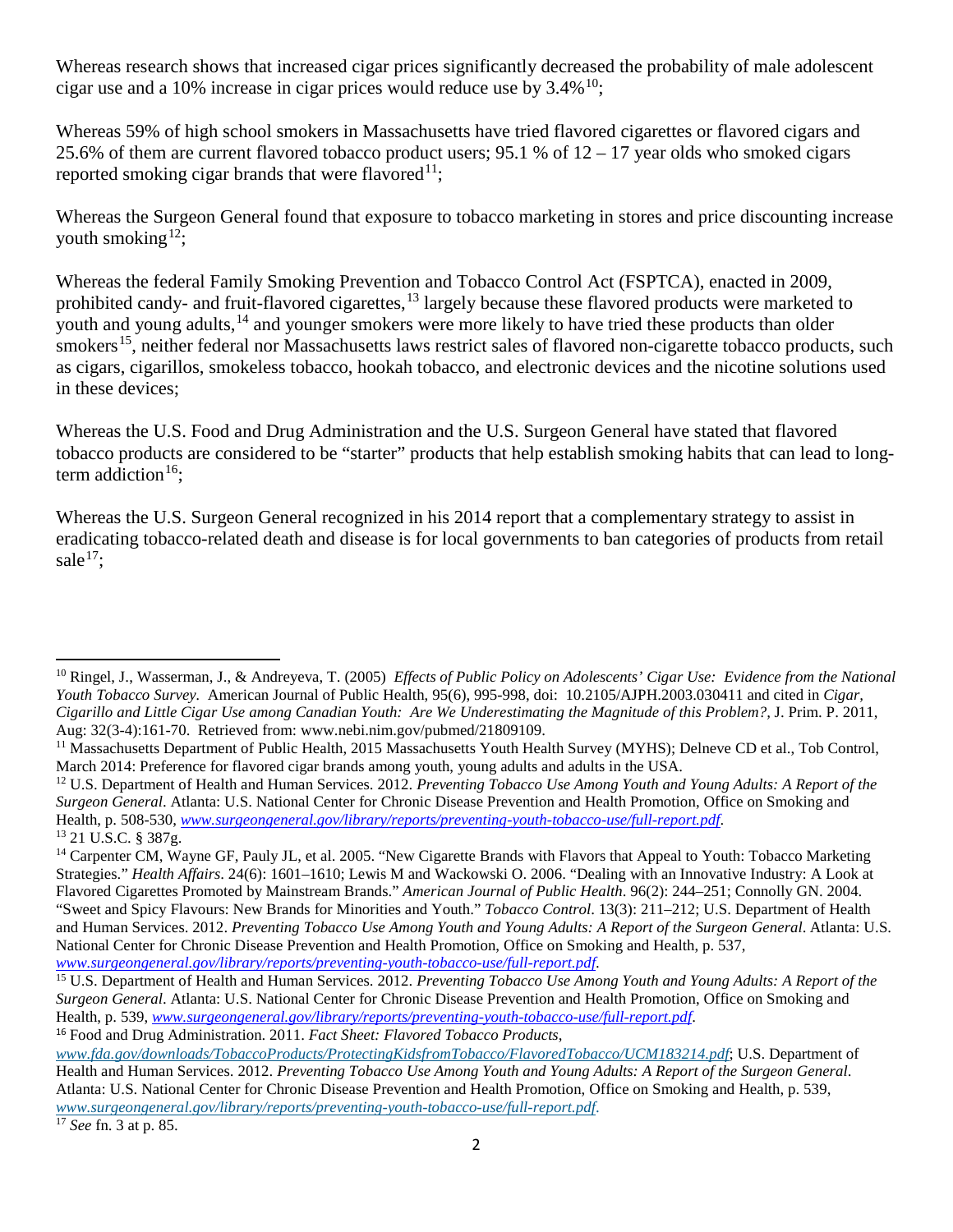Whereas the U.S. Centers for Disease Control and Prevention has reported that the current use of electronic cigarettes, a product sold in dozens of flavors that appeal to youth, among middle and high school students tripled from 2013 to  $2014^{18}$ ;

Whereas 5.8% of Massachusetts youth currently use e-cigarettes and 15.9% have tried them<sup>19</sup>:

Whereas the Massachusetts Department of Environmental Protection has classified liquid nicotine in any amount as an "acutely hazardous waste"<sup>[20](#page-2-2)</sup>;

Whereas in a lab analysis conducted by the FDA, electronic cigarette cartridges that were labeled as containing "no nicotine" actually had low levels of nicotine present in all cartridges tested, except for one<sup>21</sup>;

Whereas according to the CDC's youth risk behavior surveillance system, the percentage of high school students in Massachusetts who reported the use of cigars within the past 30 days was 10.8% in 2013<sup>[22](#page-2-4)</sup>;

Whereas data from the National Youth Tobacco Survey indicate that more than two-fifths of U.S. middle and high school smokers report using flavored little cigars or flavored cigarettes<sup>[23](#page-2-5)</sup>;

Whereas the sale of tobacco products is incompatible with the mission of health care institutions because these products are detrimental to the public health and their presence in health care institutions undermine efforts to educate patients on the safe and effective use of medication, including cessation medication;

Whereas educational institutions sell tobacco products to a younger population, who is particularly at risk for becoming smokers and such sale of tobacco products is incompatible with the mission of educational institutions that educate a younger population about social, environmental and health risks and harms; and

Whereas the Massachusetts Supreme Judicial Court has held that "... [t]he right to engage in business must yield to the paramount right of government to protect the public health by any rational means"<sup>24</sup>.

Now, therefore it is the intention of the Ipswich Board of Health to regulate the sale of tobacco products.

## B. **Authority:**

This regulation is promulgated pursuant to the authority granted to the Ipswich Board of Health by Massachusetts General Laws Chapter 111, Section 31 which states "Boards of health may make reasonable health regulations".

 $\overline{\phantom{a}}$ 

<span id="page-2-0"></span><sup>&</sup>lt;sup>18</sup> Centers for Disease Control & Prevention. 2015. "Tobacco Use Among Middle and High School Students — United States, 2011-2014," *Morbidity and Mortality Weekly Report (MMWR)* 64(14): 381–385;

<span id="page-2-1"></span><sup>&</sup>lt;sup>19</sup> Massachusetts Department of Public Health, 2015 Massachusetts Youth Health Survey (MYHS) <sup>20</sup> 310 CMR 30.136

<span id="page-2-3"></span><span id="page-2-2"></span><sup>&</sup>lt;sup>21</sup> Food and Drug Administration, *Summary of Results: Laboratory Analysis of Electronic Cigarettes Conducted by FDA*, available at: [http://www.fda.gov/newsevents/publichealthfocus/ucm173146.htm.](http://www.fda.gov/newsevents/publichealthfocus/ucm173146.htm)<br><sup>22</sup> *See* fn. 7.<br><sup>23</sup> King BA, Tynan MA, Dube SR, et al. 2013. "Flavored-Little-Cigar and Flavored-Cigarette Use Among U.S. Middle and High

<span id="page-2-4"></span>

<span id="page-2-5"></span>School Students." *Journal of Adolescent Health*. [Article in press], *[www.jahonline.org/article/S1054-139X%2813%2900415-](http://www.jahonline.org/article/S1054-139X%2813%2900415-1/abstract) [1/abstract.](http://www.jahonline.org/article/S1054-139X%2813%2900415-1/abstract)*

<span id="page-2-6"></span><sup>&</sup>lt;sup>24</sup> Druzik et al v. Board of Health of Haverhill, 324 Mass.129 (1949).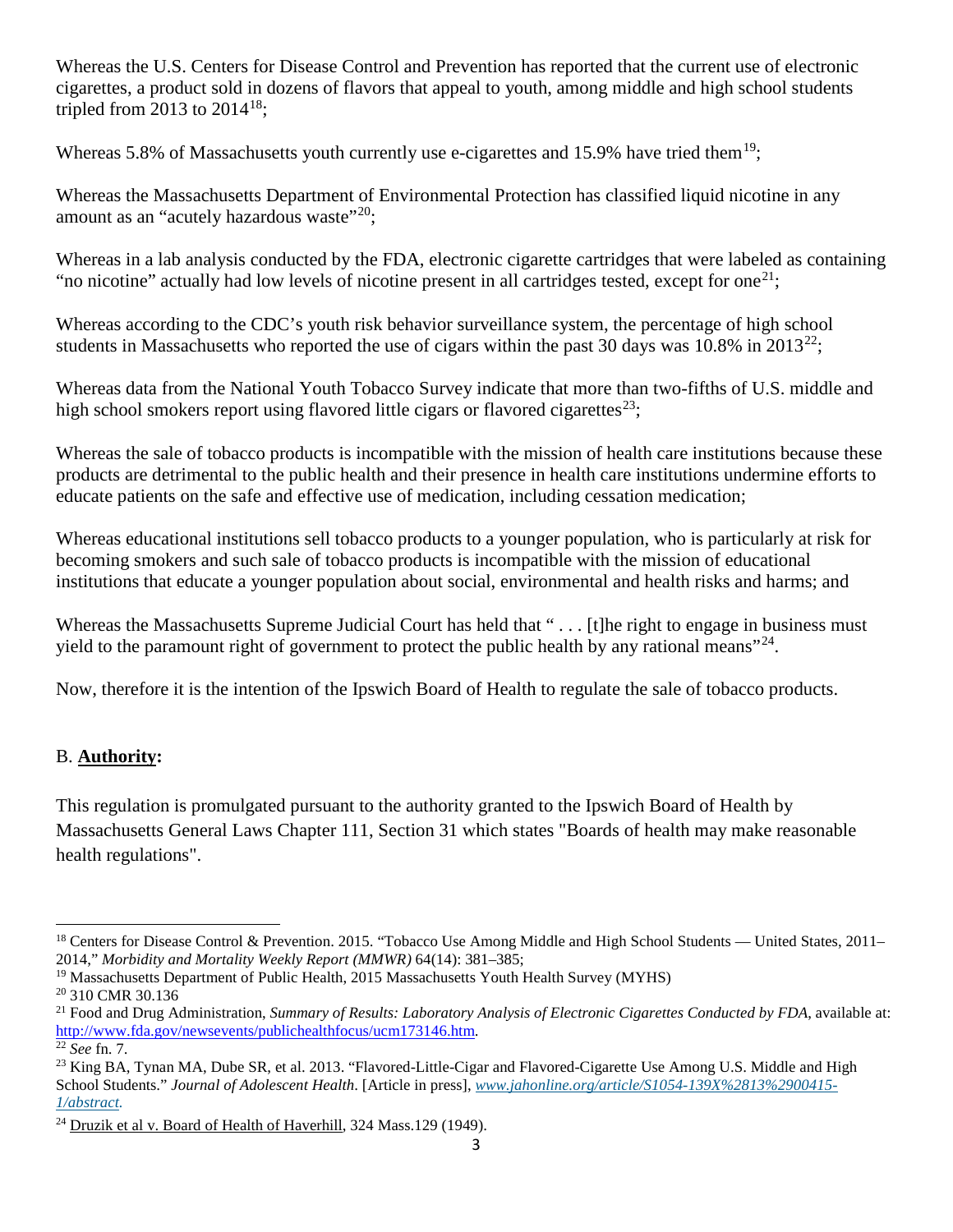#### C. **Definitions:**

For the purpose of this regulation, the following words shall have the following meanings:

Adult-Only Retail Tobacco Store: An establishment that is not required to possess a retail food permit whose primary purpose is to sell or offer for sale but not for resale, tobacco products and tobacco paraphernalia, in which the sale of other products or offer of services is merely incidental, and in which the entry of persons under the minimum legal sales age is prohibited at all times, and which maintains a valid permit for the retail sale of tobacco products as required by the Ipswich Board of Health.

Blunt Wrap: Any tobacco product manufactured or packaged as a wrap or as a hollow tube made wholly or in part from tobacco that is designed or intended to be filled by the consumer with loose tobacco or other fillers regardless of any content.

Business Agent: An individual who has been designated by the owner or operator of any establishment to be the manager or otherwise in charge of said establishment.

Characterizing Flavor: A distinguishable taste or aroma, other than the taste or aroma of tobacco, menthol, mint or wintergreen, imparted or detectable either prior to or during consumption of a tobacco product or component part thereof, including, but not limited to, tastes or aromas relating to any fruit, chocolate, vanilla, honey, candy, cocoa, dessert, alcoholic beverage, herb or spice; provided, however, that no tobacco product shall be determined to have a characterizing flavor solely because of the provision of ingredient information or the use of additives or flavorings that do not contribute to the distinguishable taste or aroma of the product.

Cigar: Any roll of tobacco that is wrapped in leaf tobacco or in any substance containing tobacco with or without a tip or mouthpiece not otherwise defined as a cigarette under Massachusetts General Law, Chapter 64C, Section 1, Paragraph 1.

Component Part: Any element of a tobacco product, including, but not limited to, the tobacco, filter and paper, but not including any constituent.

Constituent: Any ingredient, substance, chemical or compound, other than tobacco, water or reconstituted tobacco sheet, that is added by the manufacturer to a tobacco product during the processing, manufacturing or packaging of the tobacco product. Such term shall include a smoke constituent.

Coupon: Any card, paper, note, form, statement, ticket or other communication distributed for commercial or promotional purposes to be later surrendered by the bearer so as to receive an article, service or accommodation without charge or at a discount price.

Distinguishable: Perceivable by either the sense of smell or taste.

Educational Institution: Any public or private college, school, professional school, scientific or technical institution, university or other institution furnishing a program of higher education.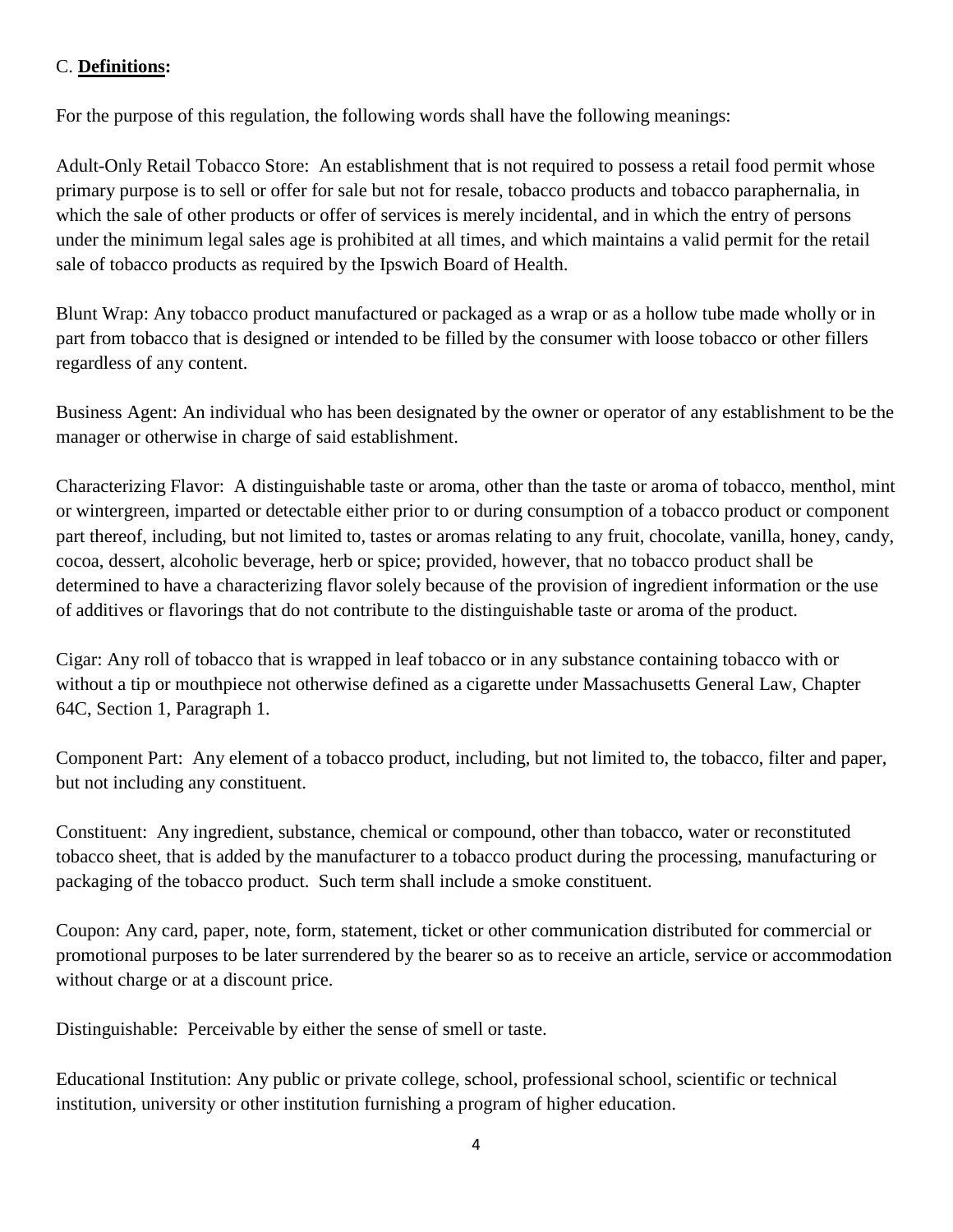Employee: Any individual who performs services for an employer.

Employer: Any individual, partnership, association, corporation, trust or other organized group of individuals that uses the services of one (1) or more employees.

Flavored Tobacco Product: Any tobacco product or component part thereof that contains a constituent that has or produces a characterizing flavor. A public statement, claim or indicia made or disseminated by the manufacturer of a tobacco product, or by any person authorized or permitted by the manufacturer to make or disseminate public statements concerning such tobacco product, that such tobacco product has or produces a characterizing flavor shall constitute presumptive evidence that the tobacco product is a Flavored Tobacco Product.

Health Care Institution: An individual, partnership, association, corporation or trust or any person or group of persons that provides health care services and employs health care providers licensed, or subject to licensing, by the Massachusetts Department of Public Health under M.G.L. c. 112 or a retail establishment that provides pharmaceutical goods and services and is subject to the provisions of 247 CMR 6.00. Health care institutions include, but are not limited to, hospitals, clinics, health centers, pharmacies, drug stores, doctor offices, optician/optometrist offices and dentist offices.

Liquid Nicotine Container: A bottle or other vessel which contains nicotine in liquid or gel form, whether or not combined with another substance or substances, for use in a tobacco product, as defined herein. The term does not include a container containing nicotine in a cartridge that is sold, marketed, or intended for use in a tobacco product, as defined herein, if the cartridge is prefilled and sealed by the manufacturer and not intended to be opened by the consumer or retailer.

Listed or Non-Discounted Price: The higher of the price listed for a tobacco product on its package or the price listed on any related shelving, posting, advertising or display at the place where the tobacco product is sold or offered for sale plus all applicable taxes if such taxes are not included in the state price, and before the application of any discounts or coupons.

Minimum Legal Sales Age (MLSA): The age an individual must be before that individual can be sold a tobacco product in the municipality.

Non-Residential Roll-Your-Own (RYO) Machine: A mechanical device made available for use (including to an individual who produces cigars, cigarettes, smokeless tobacco, pipe tobacco, or roll-your-own tobacco solely for the individual's own personal consumption or use) that is capable of making cigarettes, cigars or other tobacco products. RYO machines located in private homes used for solely personal consumption are not Non-Residential RYO machines.

Permit Holder: Any person engaged in the sale or distribution of tobacco products who applies for and receives a tobacco product sales permit or any person who is required to apply for a Tobacco Product Sales Permit pursuant to these regulations, or his or her business agent.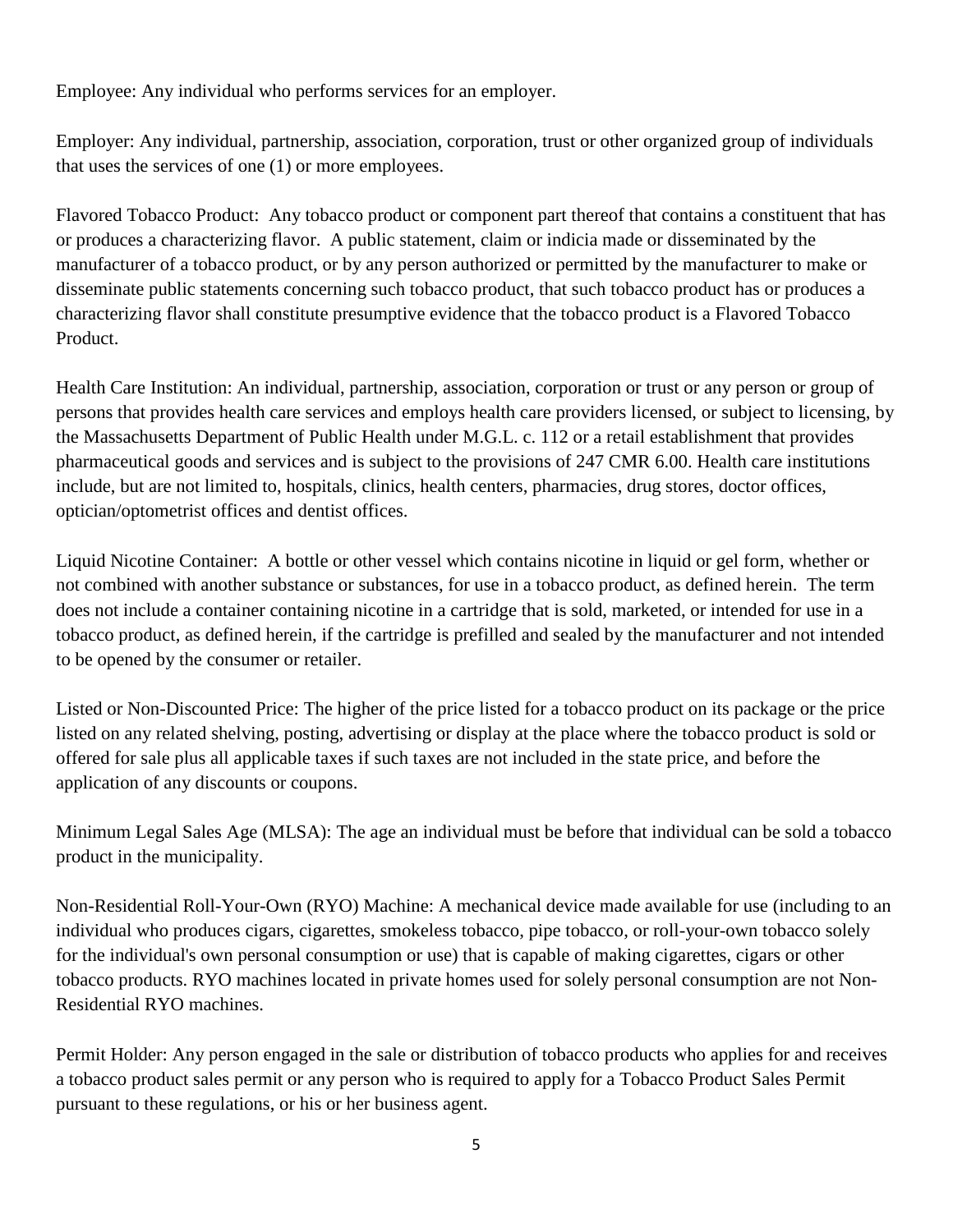Person: Any individual, firm, partnership, association, corporation, company or organization of any kind, including but not limited to, an owner, operator, manager, proprietor or person in charge of any establishment, business or retail store.

Self-Service Display: Any display from which customers may select a tobacco product, as defined herein, without assistance from an employee or store personnel.

Schools: Public or private elementary or secondary schools.

Smoke Constituent: Any chemical or chemical compound in mainstream or sidestream tobacco smoke that either transfers from any component of the tobacco product to the smoke or that is formed by the combustion or heating of tobacco, additives or other component of the tobacco product.

Tobacco Product: Any product containing, made, or derived from tobacco or nicotine that is intended for human consumption, whether smoked, chewed, absorbed, dissolved, inhaled, snorted, sniffed, or ingested by any other means, including, but not limited to: cigarettes, cigars, little cigars, chewing tobacco, pipe tobacco, snuff; or electronic cigarettes, electronic cigars, electronic pipes, electronic hookah, liquid nicotine, "e-liquids" or other similar products, regardless of nicotine content, that rely on vaporization or aerosolization. "Tobacco Product" includes any component or part of a tobacco product. "Tobacco Product" does not include any product that has been approved by the United States Food and Drug Administration either as a tobacco use cessation product or for other medical purposes and which is being marketed and sold or prescribed solely for the approved purpose.

Vending Machine: Any automated or mechanical self-service device, which upon insertion of money, tokens or any other form of payment, dispenses or makes cigarettes or any other tobacco products, as defined herein.

#### D. **Tobacco Sales to Persons Under the Minimum Legal Sales Age Prohibited:**

1. No person shall sell or provide a tobacco product, as defined herein, to a person under the minimum legal sales age. The minimum legal sales age in Ipswich is twenty-one (21).

- 2. Required Signage:
	- a. In conformance with and in addition to Massachusetts General Law, Chapter 270, Section 7, a copy of Massachusetts General Laws, Chapter 270, Section 6, shall be posted conspicuously by the owner or other person in charge thereof in the shop or other place used to sell tobacco products at retail. The notice shall be provided by the Massachusetts Department of Public Health and made available from the Ipswich Board of Health. The notice shall be at least 48 square inches and shall be posted conspicuously by the permit holder in the retail establishment or other place in such a manner so that it may be readily seen by a person standing at or approaching the cash register. The notice shall directly face the purchaser and shall not be obstructed from view or placed at a height of less than 4 feet or greater than 9 feet from the floor. The owner or other person in charge of a shop or other place used to sell tobacco products at retail shall conspicuously post any additional signs required by the Massachusetts Department of Public Health. The owner or other person in charge of a shop or other place used to sell hand rolled cigars must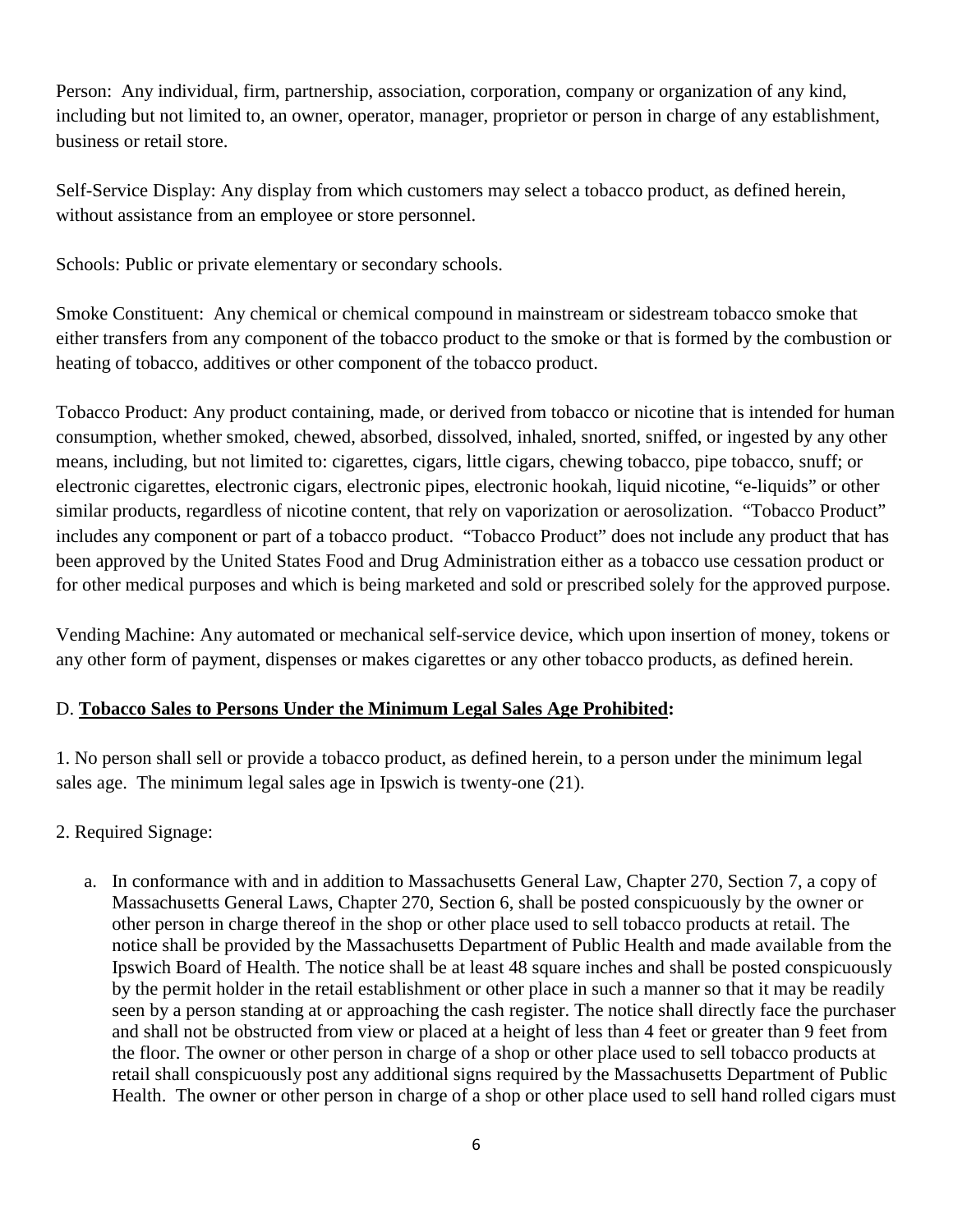display a warning about cigar consumption in a sign at least 50 square inches pursuant to 940 CMR 22.05 (2) (e).

- b. The owner or other person in charge of a shop or other place used to sell tobacco products, as defined herein, at retail shall conspicuously post signage provided by the Ipswich Board of Health that discloses current referral information about smoking cessation.
- c. The owner or other person in charge of a shop or other place used to sell tobacco products that rely on vaporization or aerosolization, as defined herein as "Tobacco Products", at retail shall conspicuously post a sign stating that "The sale of tobacco products, including e-cigarettes, to someone under the minimum legal sales age of 21 years is prohibited." The notice shall be no smaller than 8.5 inches by 11 inches and shall be posted conspicuously in the retail establishment or other place in such a manner so that it may be readily seen by a person standing at or approaching the cash register. The notice shall directly face the purchaser and shall not be obstructed from view or placed at a height of less than four (4) feet or greater than nine (9) feet from the floor.

3. Identification: Each person selling or distributing tobacco products, as defined herein, shall verify the age of the purchaser by means of a valid government-issued photographic identification containing the bearer's date of birth that the purchaser is 21 years old or older. Verification is required for any person under the age of 27.

4. All retail sales of tobacco products, as defined herein, must be face-to-face between the seller and the buyer and occur at the permitted location.

## E. **Tobacco Product Sales Permit:**

1. No person shall sell or otherwise distribute tobacco products, as defined herein, within the Town of Ipswich without first obtaining a Tobacco Product Sales Permit issued annually by the Ipswich Board of Health. Only owners of establishments with a permanent, non-mobile location in Ipswich are eligible to apply for a permit and sell tobacco products, as defined herein, at the specified location in Ipswich.

2. As part of the Tobacco Product Sales Permit application process, the applicant will be provided with the Ipswich regulation. Each applicant is required to sign a statement declaring that the applicant has read said regulation and that the applicant is responsible for instructing any and all employees who will be responsible for tobacco product sales regarding federal, state and local laws about the sale of tobacco and this regulation.

3. Each applicant who sells tobacco products is required to provide proof of a current Tobacco Retailer License issued by the Massachusetts Department of Revenue, when required by state law, before a Tobacco Product Sales Permit can be issued. Applicant may be asked to provide evidence that a legitimate business transfer or business purchase has taken place.

4. A separate permit, displayed conspicuously, is required for each retail establishment selling tobacco products, as defined herein. The fee shall be determined by the Ipswich Board of Health annually.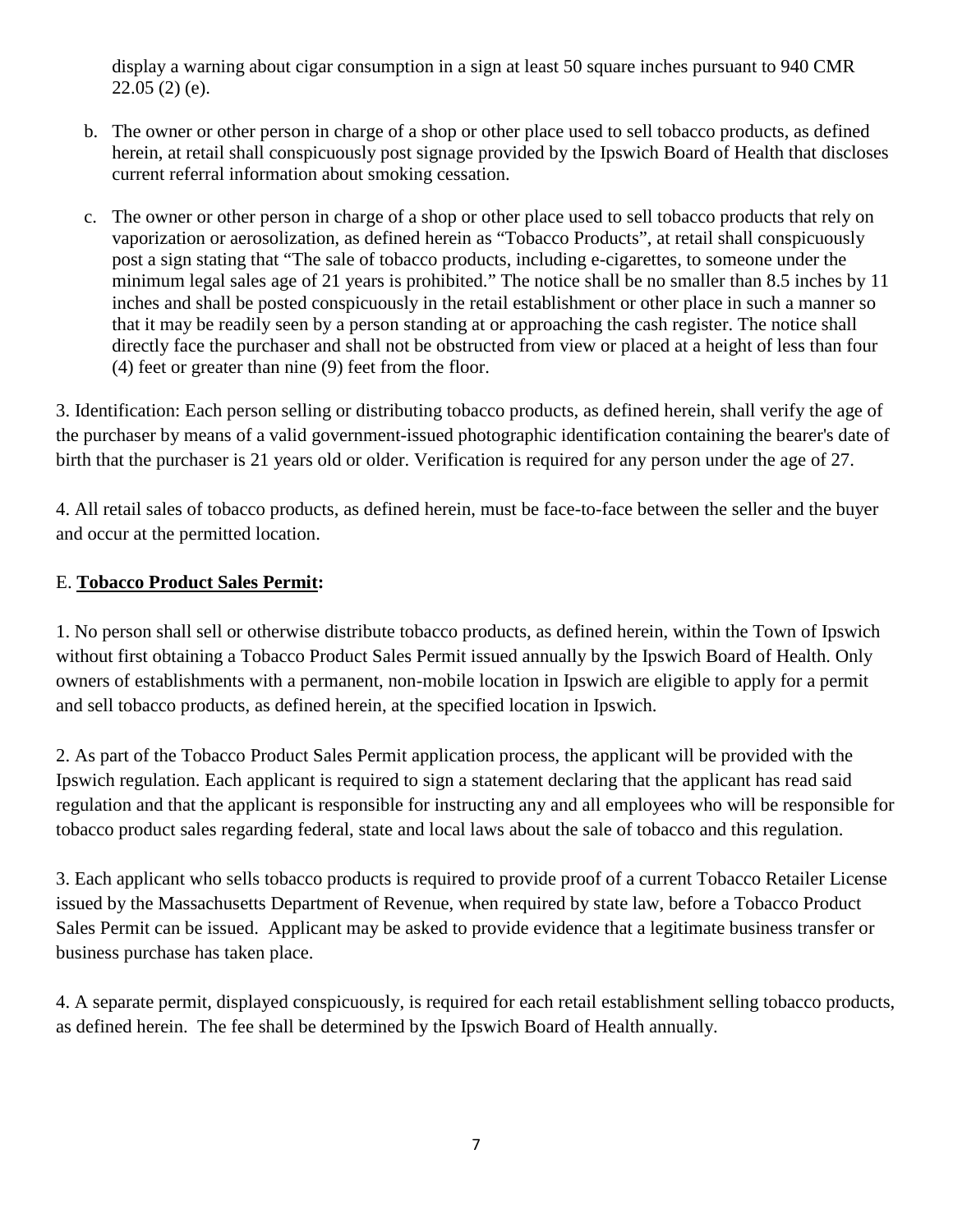5. A Tobacco Product Sales Permit is non-transferable. A new owner of an establishment that sells tobacco products, as defined herein, must apply for a new permit. No new permit will be issued unless and until all outstanding penalties incurred by the previous permit holder are satisfied in full.

6. Issuance of a Tobacco Product Sales Permit shall be conditioned on an applicant's consent to unannounced, periodic inspections of his/her retail establishment to ensure compliance with this regulation.

7. A Tobacco Product Sales Permit will not be renewed if the permit holder has failed to pay all fines issued and the time period to appeal the fines has expired and/or the permit holder has not satisfied any outstanding permit suspensions.

# F. **Cigar Sales Regulated:**

1. No person shall sell or distribute or cause to be sold or distributed a single cigar unless such cigar is priced for retail sale at two dollars and fifty cents (\$2.50) or more.

2. No person shall sell or distribute or cause to be sold or distributed any original factory-wrapped package of two or more cigars, unless such package is priced for retail sale at five dollars (\$5.00) or more.

3. This Section shall not apply to a person or entity engaged in the business of selling or distributing cigars for commercial purposes to another person or entity engaged in the business of selling or distributing cigars for commercial purposes with the intent to sell or distribute outside the boundaries of Ipswich**.**

4. The Ipswich Board of Health may adjust from time to time the amounts specified in this Section to reflect changes in the applicable Consumer Price Index by amendment of this regulation.

## G. **Sale of Flavored Tobacco Products Prohibited:**

No person shall sell or distribute or cause to be sold or distributed any flavored tobacco product, except in adultonly retail tobacco stores.

## H. **Prohibition of the Sale of Blunt Wraps:**

No person or entity shall sell or distribute blunt wraps in Ipswich**.**

## I. **Free Distribution and Coupon Redemption:** No person shall:

- 1. Distribute or cause to be distributed, any free samples of tobacco products, as defined herein;
- 2. Accept or redeem, offer to accept or redeem, or cause or hire any person to accept or redeem or offer to accept or redeem any coupon that provides any tobacco product, as defined herein, without charge or for less than the listed or non-discounted price; or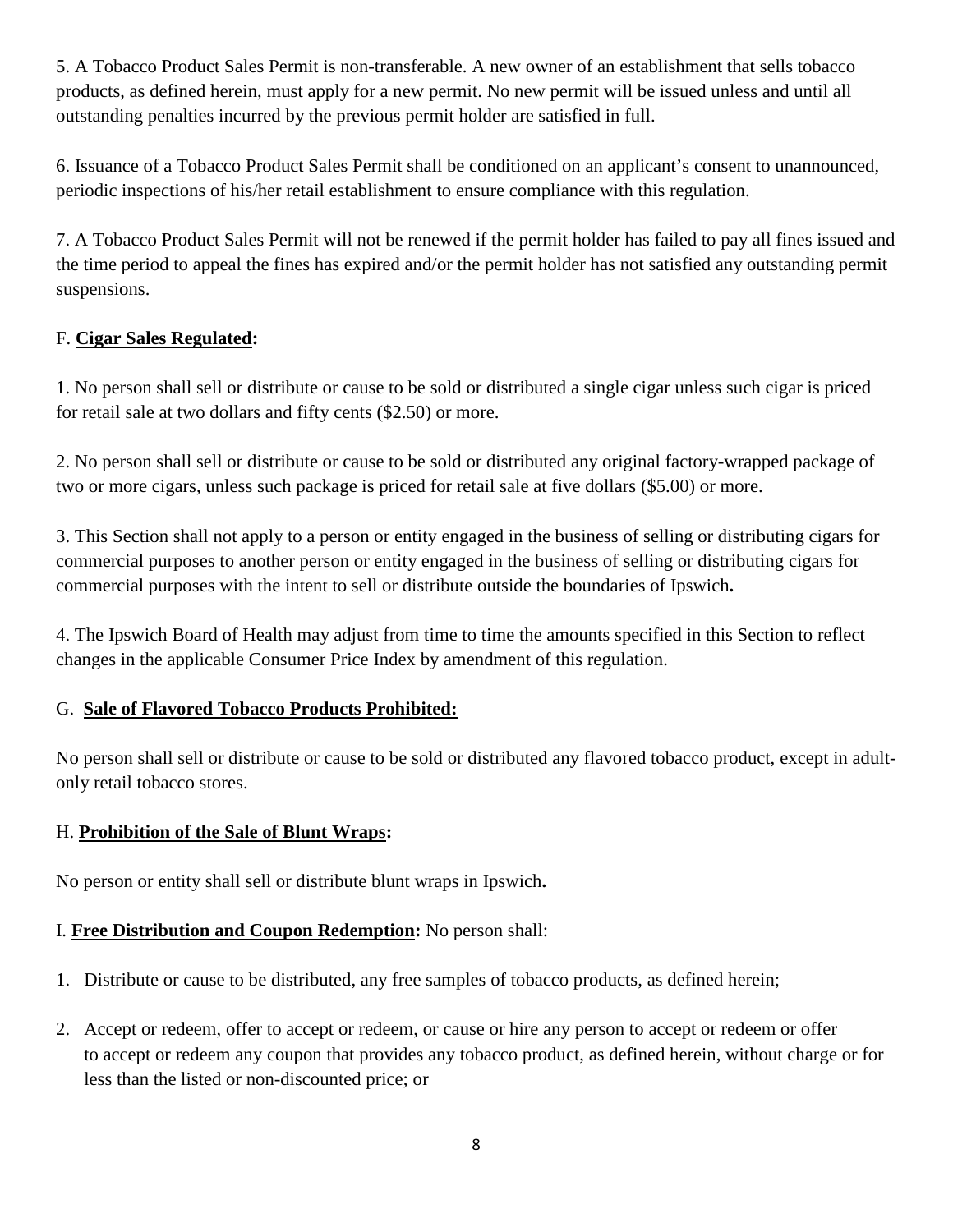- 3. Sell a tobacco product, as defined herein, to consumers through any multi-pack discounts (e.g., "buy-twoget-one-free") or otherwise provide or distribute to consumers any tobacco product, as defined herein, without charge or for less than the listed or non-discounted price in exchange for the purchase of any other tobacco product.
- 4. Sections 2 and 3 shall not apply to products, such as cigarettes, for which there is a state law prohibiting them from being sold as "loss leaders" and for which a minimum retail price is required by state law.

## J. **Out-of-Package Sales:**

- 1. The sale or distribution of tobacco products, as defined herein, in any form other than an original factorywrapped package is prohibited, including the repackaging or dispensing of any tobacco product, as defined herein, for retail sale. No person may sell or cause to be sold or distribute or cause to be distributed any cigarette package that contains fewer than twenty (20) cigarettes, including single cigarettes.
- 2. Permit holders who sell Liquid Nicotine Containers must comply with the provisions of 310 CMR 30.000, and must provide the Ipswich Board of Health with a written plan for disposal of said product, including disposal plans for any breakage, spillage or expiration of the product.
- 3. All permit holders must comply with 940 CMR 21.05 which reads: "It shall be an unfair or deceptive act or practice for any person to sell or distribute nicotine in a liquid or gel substance in Massachusetts after March 15, 2016 unless the liquid or gel product is contained in a child-resistant package that, at a minimum, meets the standard for special packaging as set forth in 15 U.S. C.§§1471 through 1476 and 16 CFR §1700 et. Seq."
- 4. No permit holder shall refill a cartridge that is prefilled and sealed by the manufacturer and not intended to be opened by the consumer or retailer.

#### K. **Self-Service Displays:**

All self-service displays of tobacco products, as defined herein, are prohibited. All humidors including, but not limited to, walk-in humidors must be locked.

## L. **Vending Machines:**

All vending machines containing tobacco products, as defined herein, are prohibited.

## M. **Non-Residential Roll-Your-Own Machines:**

All Non-Residential Roll-Your-Own machines are prohibited.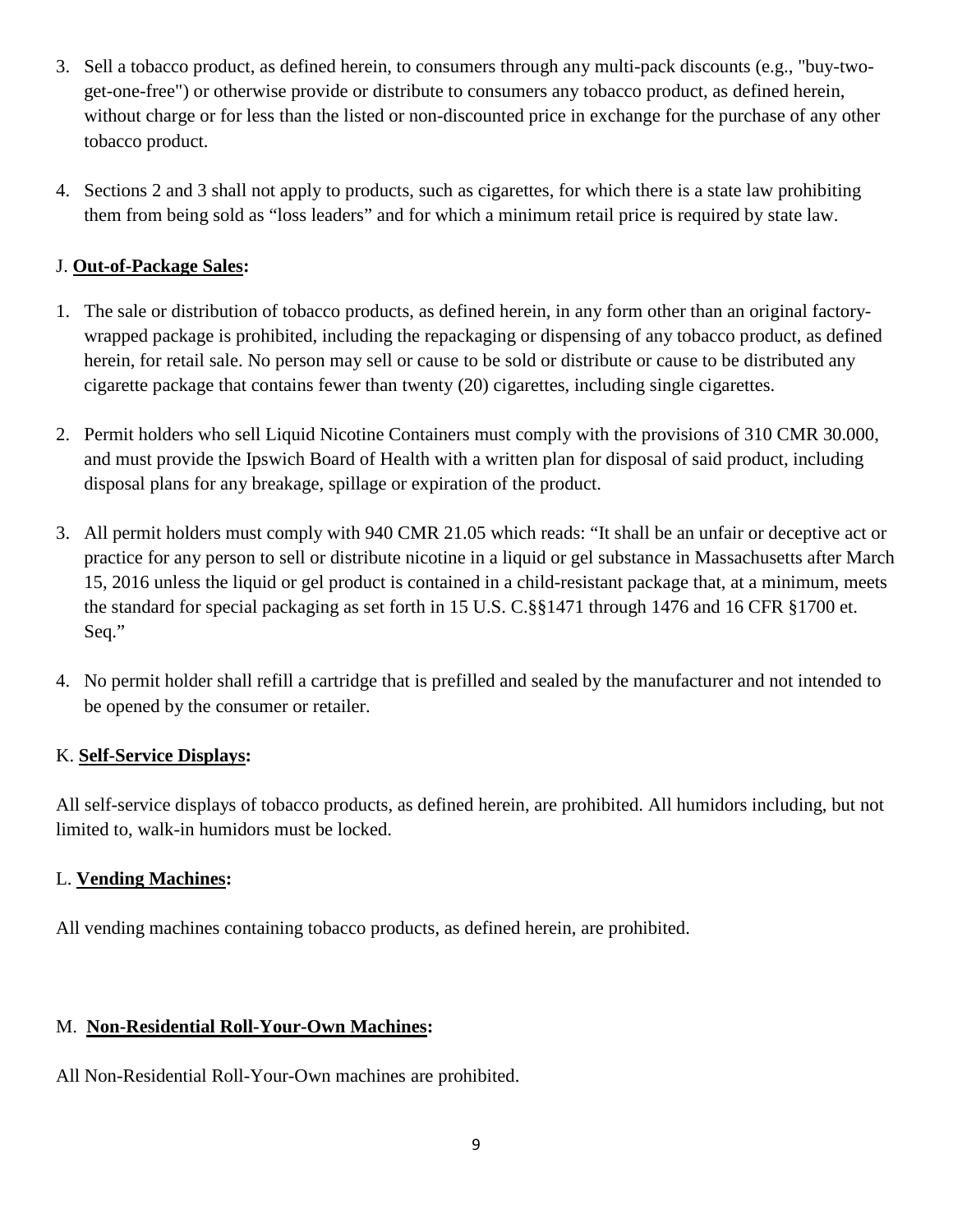## N. **Prohibition of the Sale of Tobacco Products by Health Care Institutions:**

No health care institution located in Ipswich shall sell or cause to be sold tobacco products, as defined herein. No retail establishment that operates or has a health care institution within it, such as a pharmacy, optician/optometrist or drug store, shall sell or cause to be sold tobacco products, as defined herein.

#### O. **Prohibition of the Sale of Tobacco Products by Educational Institutions:**

No educational institution located in Ipswich shall sell or cause to be sold tobacco products, as defined herein. This includes all educational institutions as well as any retail establishments that operate on the property of an educational institution.

#### P. **Incorporation of State Laws and State Regulations:**

- a. The sale or distribution of tobacco products, as defined herein, must comply with those provisions found at M.G.L. Ch. 270, §§6, 6A, 7 and M.G.L. Ch. 112, §61A.
- b. The sale or distribution of tobacco products, as defined herein, must comply with those provisions found at 940 CMR 21.00 ("Sale and Distribution of Cigarettes, Smokeless Tobacco Products, and Electronic Smoking Devices in Massachusetts") and 940 CMR 22.00 ("Sale and Distribution of Cigars in Massachusetts").

### Q. **Violations:**

1. It shall be the responsibility of the establishment, permit holder and/or his or her business agent to ensure compliance with all sections of this regulation. The violator shall receive:

- **a.** In the case of a first violation, a fine of one hundred dollars (\$100.00).
- b. In the case of a second violation within twenty-four (24) months of the date of the current violation, a fine of two hundred dollars (\$200.00) and the Tobacco Product Sales Permit shall be suspended for seven (7) consecutive business days.
- c. In the case of three or more violations within a twenty-four (24) month period, a fine of three hundred dollars (\$300.00) and the Tobacco Product Sales Permit shall be suspended for thirty (30) consecutive business days.
- d. In the case of four violations or repeated, egregious violations of this regulation, as determined by the Board of Health, within a twenty-four (24) month period, the Board of Health shall hold a hearing in accordance with subsection 4 of this section and may permanently revoke a Tobacco Product Sales Permit.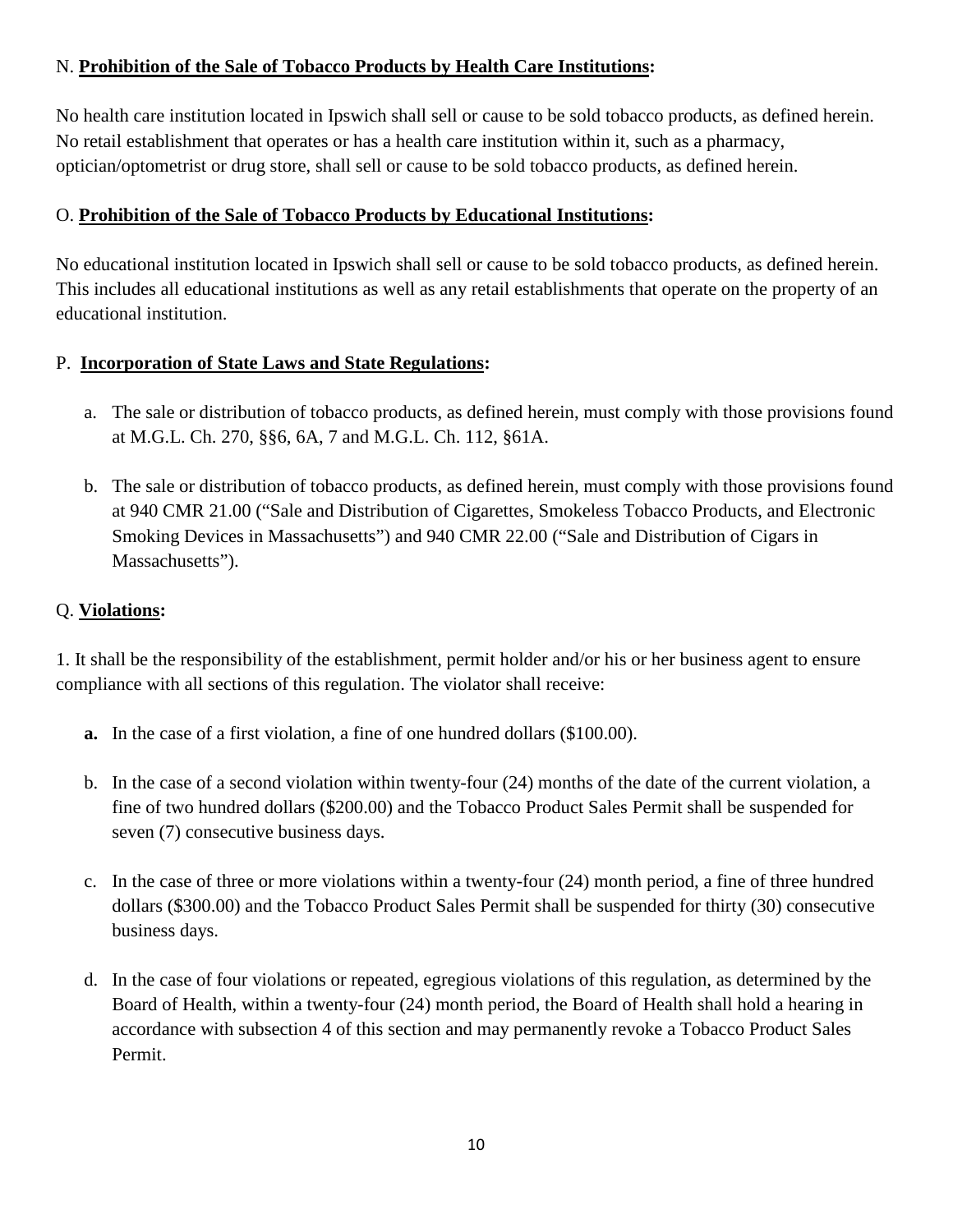2. Failure to cooperate with inspections pursuant to this regulation shall result in the suspension of the Tobacco Product Sales Permit for thirty (30) consecutive business days.

3. In addition to the monetary fines set above, any permit holder who engages in the sale or distribution of tobacco products while his or her permit is suspended shall be subject to the suspension of all Board of Health issued permits for thirty (30) consecutive business days. Multiple tobacco product sales permit suspensions shall not be served concurrently.

4. The Ipswich Board of Health shall provide notice of the intent to suspend or revoke a Tobacco Product Sales Permit, which notice shall contain the reasons therefor and establish a time and date for a hearing which date shall be no earlier than seven (7) days after the date of said notice. The permit holder or its business agent shall have an opportunity to be heard at such hearing and shall be notified of the Board of Health's decision and the reasons therefor in writing. After a hearing, the Ipswich Board of Health shall suspend or revoke the Tobacco Product Sales Permit if the Board of Health finds that a violation of this regulation occurred. All tobacco products, as defined herein, shall be removed from the retail establishment upon suspension or revocation of the Tobacco Product Sales Permit. Failure to remove all tobacco products, as defined herein, shall constitute a separate violation of this regulation.

#### R. **Non-Criminal Disposition:**

Whoever violates any provision of this regulation may be penalized by the non-criminal method of disposition as provided in Massachusetts General Laws, Chapter 40, Section 21D.

S. **Separate Violations:** Each day any violation exists shall be deemed to be a separate offense.

#### T. **Enforcement:**

Enforcement of this regulation shall be by the Ipswich Board of Health or its designated agent(s). Any resident who desires to register a complaint pursuant to the regulation may do so by contacting the Ipswich Board of Health or its designated agent(s) and the Board shall investigate.

#### U. **Severability:**

If any provision of this regulation is declared invalid or unenforceable, the other provisions shall not be affected thereby but shall continue in full force and effect.

#### V. **Effective Date:**

Provision D of this regulation (the minimum legal sales age in Ipswich is twenty-one) shall take effect on December 30, 2018. The remaining provisions of this regulation shall take effect on March 17, 2019.